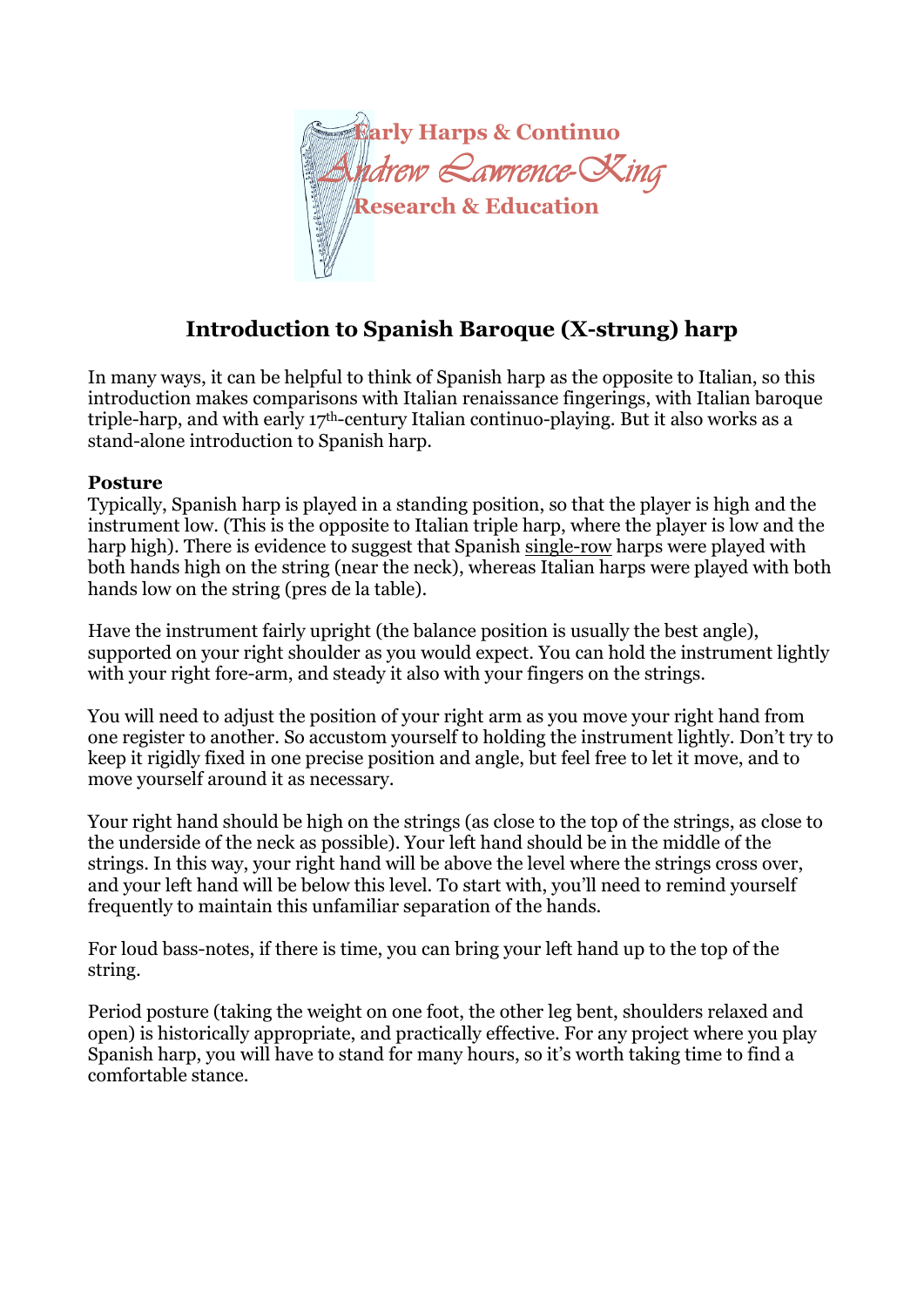# **Hand shape**

As for any early harp, your hand should be relaxed with the fingers gently curved. Make an O-shape with your thumb and index, the other fingers imitate the curve of the index. Now open out that O-shape, just enough that you can shake hands with yourself (gently). This gives you the basic starting position for your fingers.

For Spanish harp, the player is high and the instrument low. So as you bring your hands towards the strings, you should find your fingers horizontal, with the thumb higher than the fingers. (Just as when you shake hands with yourself). Keep your elbows hanging relaxed.

When necessary, the thumb crosses over the fingers. (This is the opposite to Italian harp, where the thumb crosses under the fingers.) The angle of the hands on the strings makes the plucking stroke of the thumb (again, over the fingers) somewhat different from Italian harp. You'll probably find you use a slightly different part of the pad of the thumb to contact the strings. A slow finger-stroke with steady pressure and maximum range of motion will give the best sound.

#### **Chromatics**

In the late 20th-century there were suggestions that chromatics could be played by keeping both hands at the level where the strings cross over, but this theory is not supported by historical evidence, and I have not found it to be effective.

You can play the chromatics best if there is a good space between the two rows of strings – but this space is determined by how far away from the cross over level you are playing. So, keep your hands well separated, (right hand high on the strings, left hand low as described above), and play chromatics by pushing a finger (or thumb) between two diatonic strings to reach the chromatic string in the other row, beyond.

It can be effective to play chromatic notes with the left hand at the very top of the string – at this level the chromatic row is immediately available to the left hand. This is a way to play loud bass chromatics, if the music is not moving too fast. It is also a way for the left hand to assist the right hand by playing some awkward chromatics in the treble register, when the left hand is not required in the bass.

#### **More on hand and finger positions**

On Spanish harp, the two rows are crossed, not parallel. So the spacing between the rows depends on the level at which your hand is positioned (high or low on the string). Maintaining a consistent level is the secret to finding chromatic notes reliably.

Nevertheless, the secret to expressive playing is small adjustments to the level (especially in the right hand). You will find a more intense sound higher on the string (for dissonances), and a sweeter sound lower on the string, where the string will be less resistant (for resolutions).

Don't lift the thumb too high above the fingers: this is not necessary, and interferes with the control of level previously mentioned. The starting point for the tip of the thumb is very close to the tip of the index finger. Thumb and finger strokes pass fairly close to one another. But avoid also the opposite problem, where the thumb strikes directly onto the index finger: inhibiting the movement of the thumb in this way will ruin tone-production.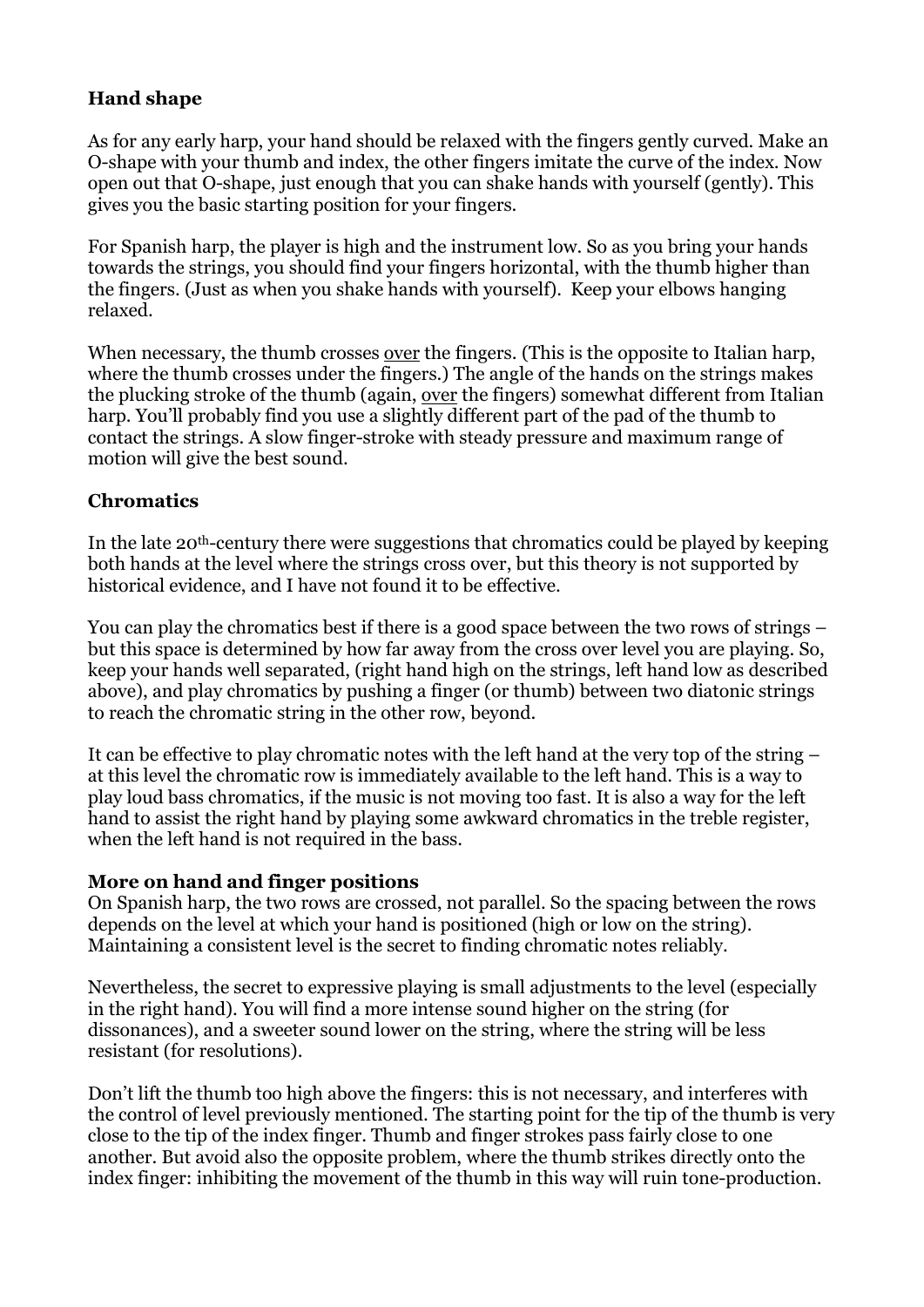# **Fingering**

We have a lot of period information about Spanish harp fingering. As on Italian harp, thumb (1) and middle finger (3) are Good, index (2) is Bad. But the patterns for scales are the opposite to Italian harp:

| Upwards scale: | 3212121 (crossing the index <u>under</u> the thumb)             |
|----------------|-----------------------------------------------------------------|
|                | Downwards scale: 1232323 (walking the fingers down the strings) |

As you play an upwards scale with the right hand, you will have to adjust the position of your fore-arm, where it holds the harp. This needs some practice, and it's important to move your arm sufficiently: otherwise your hand-position gets more and more awkward and tense as the scale continues.

As you play a downwards scale with the right hand, you also have to adjust your fore-arm, but this is easier than going upwards. Your fingers pull your elbow along with them: your elbow should simply not resist. Once again, it's important to move your arm sufficiently: otherwise your fingers will trip.

. The challenge for the left hand is that the strings are played in the middle, where there is least resistance and the most movement of the vibrating string. So you need to practice to feel secure on such floppy strings, and to avoid buzzes as your fingers encounter strings that are already moving. Play low, loud, slow-moving basses at the extreme top of the strings, when possible.

As you move from one register to another, make sure that your hands maintain the necessary separation (right hand high, left hand low). It's easy for the right hand to drop, until you become accustomed to the distinctive Spanish playing position.

Baroque *diferencias* (melodic variations) will give you plenty of opportunities to use these fingerings. Ribayaz's *Luz y Norte* (my modern edition is published by the Early Music Company) is an excellent starting-point.

There is also a large repertoire of excellent renaissance polyphony, originally published for harp, keyboards or vihuela, often with fast-moving ornamentation (*glosas).* Venegas de Henestrosa's *Libro de cifra nueva* (available from academic music libraries in the series *Monumentos de la Música Española*) is an ideal introduction to the renaissance style.

#### **Set-up**

Your Spanish harp will be easier to play if you set up the strings to maximise the separation between the two rows. You can do this by adjusting how the strings are wound on the tuning pegs. This will lower the position of the cross-over zone, giving more space for your right hand. This in turns makes it easier to play the chromatics, allows louder playing, and increases the tone-colour contrasts available by moving up or down on the strings.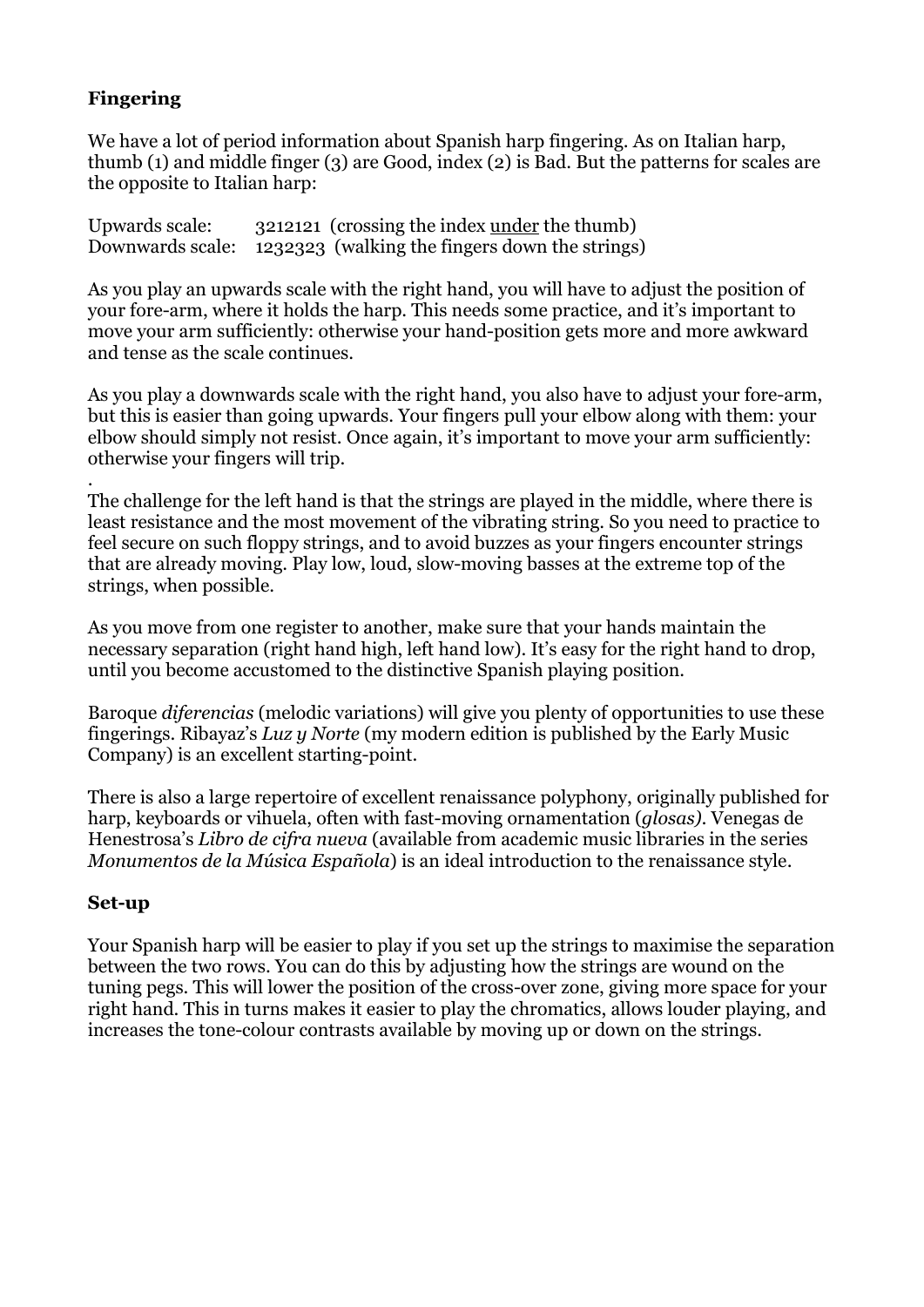### **Continuo**

As well as teaching fingering patterns and the *diferencias* style of melodic variations, Ribayaz's *Luz y norte* is also the perfect introduction to Spanish continuo-playing. Whereas the Italian harp closely relates to the theorbo, the Spanish harp is close to the guitar (Ribayaz's book covers both instruments).

On Italian harp, the player sits low, concentrates on the bass, and fills out long notes with shapely upward arpeggios. On Spanish harp, the player stands high, is more aware of the low treble register, and fills out long notes with repeated chords, like a strumming guitar. If a long arpeggio is played, on Spanish harp it would run downwards (cf the beginning of the *Fantasía de Luduvico*).

Ribayaz shows effective chord-shapes, with three notes in each hand. For most continuoplaying, the right hand should not rise above "tuning-A" (ie A440, A415 or whatever), so as not to compete with the solo part.

However, mid/late baroque sources also show a higher right-hand register in song accompaniments, with the solo part often doubled by the index finger, i.e. the continuo lies about a third higher than the solo. This seems to reflect a change in the continuo aesthetic in the late 17th century, a change seen also in Italian and German continuo-sources.

Ribayaz explains how to realise Good and Bad beats in continuo-playing: on a Good beat, a chord is played in both hands, corresponding to a down-strum on the guitar. On a Bad beat, only the right hand plays, corresponding to an up-strum on the guitar. Notice that the typical Spanish pattern in triple-metre is Good Good Bad (whereas in Italy it would be Good Bad Good).

In Spanish music, the default metre is triple (whereas in Italy it would be duple). Spanish words and Spanish poetry often end with a stressed syllable (this is rarer in Italian). Very frequently, poetic phrases (and therefore musical phrases too) begin with two upbeats.

Putting all of this together, you will find the typical metric pattern for a four-bar triplemetre phrase, and if you combine this rhythmic pattern with basic harmonies, you will have the *pasacalles*. [See example 3, below]

Practise the *pasacalles* in every tonality, major and minor. Also in duple time.

The most common rhythmic addition is the *repico*, nicknamed in The Harp Consort "Scooby-dooby-doo", which usually runs across the bar-line: 2+ 3+ 1. Ribayaz gives combinations of right and left hand chords with *repicos* as the opening statement for many of the *Luz y norte* dances.

Andrew Lawrence-King

For more information and videos about Early Harps go to **TheHarpConsort.com**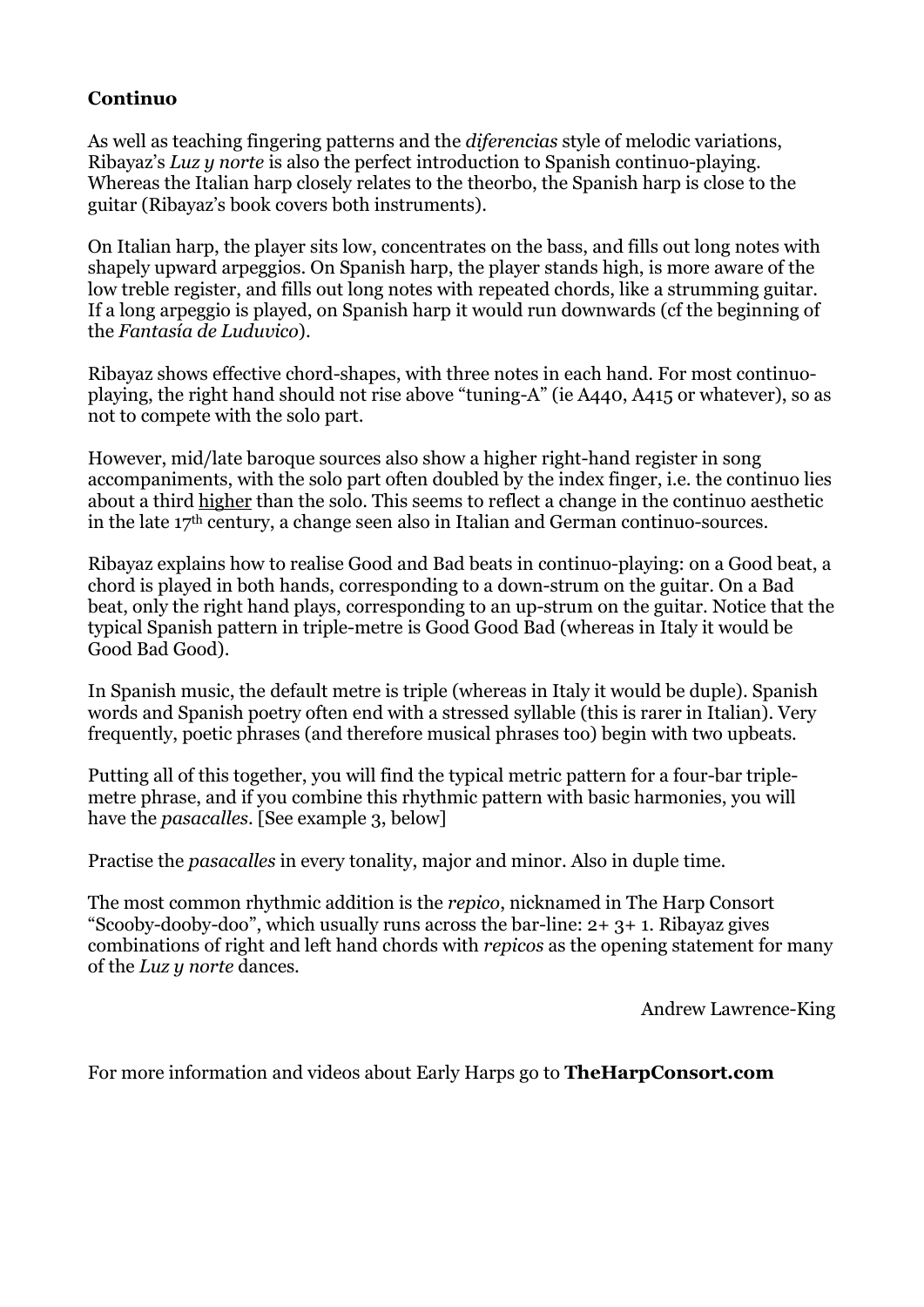

# Introduction to Spanish harp

Andrew Lawrence-King